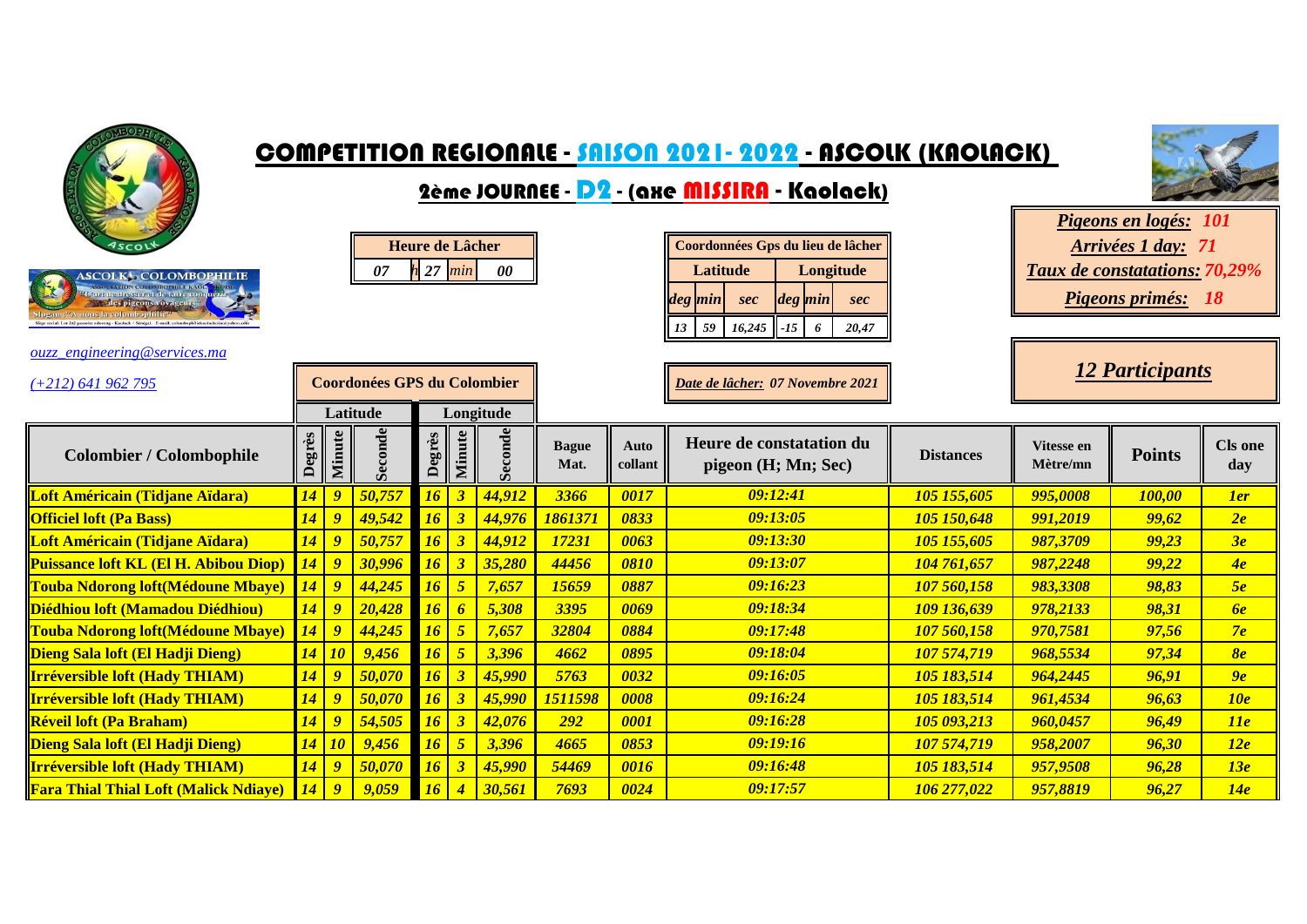| Djambadié loft(Abdou Khadre)              | <u>14</u> | $\boldsymbol{\delta}$ | 37,256 | 16 |   | 41,093 | 4727    | 0066 | 09:18:09 | 106 427,602 | 957,5079 | 96,23 | 15e        |
|-------------------------------------------|-----------|-----------------------|--------|----|---|--------|---------|------|----------|-------------|----------|-------|------------|
| <b>Touba Ndorong loft (Médoune Mbaye)</b> | 14        | $\overline{g}$        | 44,245 | 16 | 5 | 7,657  | 3503    | 0803 | 09:20:03 | 107 560,158 | 951,4374 | 95,62 | 16e        |
| <b>Officiel loft (Pa Bass)</b>            | 14        | $\boldsymbol{g}$      | 49,542 | 16 | 3 | 44,976 | 7914    | 0846 | 09:17:56 | 105 150,648 | 947,8666 | 95,26 | 17e        |
| Dieng Sala loft (El Hadji Dieng)          | 14        | 10                    | 9,456  | 16 | 5 | 3,396  | 2253    | 0909 | 09:21:24 | 107 574,719 | 940,3322 | 94,51 | <b>18e</b> |
| <b>Officiel loft (Pa Bass)</b>            | 14        | 9                     | 49,542 | 16 | 3 | 44,976 | 10815   | 0799 | 09:19:02 | 105 150,648 | 938,5600 | 94,33 | 19e        |
| Dieng Sala loft (El Hadji Dieng)          | 14        | 10                    | 9,456  | 16 | 5 | 3,396  | 10909   | 0804 | 09:21:38 | 107 574,719 | 938,4181 | 94,31 | 20e        |
| <b>Officiel loft (Pa Bass)</b>            | 14        | 9                     | 49,542 | 16 | 3 | 44,976 | 7767    | 0011 | 09:19:12 | 105 150,648 | 937,1658 | 94,19 | 21e        |
| Dieng Sala loft (El Hadji Dieng)          | 14        | 10                    | 9,456  | 16 | 5 | 3,396  | 4663    | 0915 | 09:21:57 | 107 574,719 | 935,8330 | 94,05 | 22e        |
| <b>Officiel loft (Pa Bass)</b>            | 14        | 9                     | 49,542 | 16 |   | 44,976 | 17299   | 0988 | 09:19:29 | 105 150,648 | 934,8052 | 93,95 | 23e        |
| Dieng Sala loft (El Hadji Dieng)          | 14        | <i>10</i>             | 9,456  | 16 | 5 | 3,396  | 7904    | 0850 | 09:22:18 | 107 574,719 | 932,9922 | 93,77 | 24e        |
| Dieng Sala loft (El Hadji Dieng)          | 14        | <b>10</b>             | 9,456  | 16 | 5 | 3,396  | 10920   | 0964 | 09:23:08 | 107 574,719 | 926,2974 | 93,10 | 25e        |
| Dieng Sala loft (El Hadji Dieng)          | 14        | <b>10</b>             | 9,456  | 16 | 5 | 3,396  | 23073   | 1003 | 09:23:41 | 107 574,719 | 921,9312 | 92,66 | 26e        |
| Dieng Sala loft (El Hadji Dieng)          | 14        | <b>10</b>             | 9,456  | 16 | 5 | 3,396  | 4673    | 0843 | 09:24:19 | 107 574,719 | 916,9541 | 92,16 | 27e        |
| Dieng Sala loft (El Hadji Dieng)          | 14        | <b>10</b>             | 9,456  | 16 | 5 | 3,396  | 4680    | 1002 | 09:24:51 | 107 574,719 | 912,8044 | 91,74 | 28e        |
| Dieng Sala loft (El Hadji Dieng)          | 14        | <b>10</b>             | 9,456  | 16 | 5 | 3,396  | 10967   | 0817 | 09:25:12 | 107 574,719 | 910,1015 | 91,47 | 29e        |
| Puissance loft KL (El H. Abibou Diop)     | 14        | 9                     | 30,996 | 16 |   | 35,280 | 12951   | 0867 | 09:22:48 | 104 761,657 | 904,6718 | 90,92 | 30e        |
| <b>Officiel loft (Pa Bass)</b>            | 14        | 9                     | 49,542 | 16 |   | 44,976 | 10825   | 1029 | 09:23:22 | 105 150,648 | 903,6093 | 90,81 | 31e        |
| <b>Officiel loft (Pa Bass)</b>            | 14        | 9                     | 49,542 | 16 | 3 | 44,976 | 1511586 | 1005 | 09:23:30 | 105 150,648 | 902,5751 | 90,71 | 32e        |
| Puissance loft KL (El H. Abibou Diop)     | 14        | 9                     | 30,996 | 16 |   | 35,280 | 1364    | 0967 | 09:23:14 | 104 761,657 | 901,2991 | 90,58 | 33e        |
| <b>Officiel loft (Pa Bass)</b>            | 14        | 9                     | 49,542 | 16 | 3 | 44,976 | 10814   | 1025 | 09:23:42 | 105 150,648 | 901,0283 | 90,56 | 34e        |
| <b>Officiel loft (Pa Bass)</b>            | 14        | 9                     | 49,542 | 16 |   | 44,976 | 10809   | 0829 | 09:23:50 | 105 150,648 | 900,0000 | 90,45 | 35e        |
| Diédhiou loft (Mamadou Diédhiou)          | 14        | 9                     | 20,428 | 16 |   | 5,308  | 3397    | 0050 | 09:28:36 | 109 136,639 | 897,5000 | 90,20 | 36e        |
| <b>Officiel loft (Pa Bass)</b>            | 14        | 9                     | 49,542 | 16 |   | 44,976 | 298179  | 0903 | 09:24:10 | 105 150,648 | 897,4395 | 90,19 | 37e        |
| Sagna Family loft (Papa Sagna)            | 14        | $\pmb{8}$             | 34,458 | 16 |   | 38,069 | 10879   | 0045 | 09:27:06 | 106 324,345 | 885,2956 | 88,97 | 38e        |
| Diédhiou loft (Mamadou Diédhiou)          | 14        | 9                     | 20,428 | 16 |   | 5,308  | 4306    | 0062 | 09:30:26 | 109 136,639 | 884,1696 | 88,86 | 39e        |
| <b>Officiel loft (Pa Bass)</b>            | 14        | 9                     | 49,542 | 16 |   | 44,976 | 10816   | 0953 | 09:25:58 | 105 150,648 | 883,8610 | 88,83 | 40e        |
| Réveil loft (Pa Braham)                   | 14        | 9                     | 54,505 | 16 | 3 | 42,076 | 3355    | 0033 | 09:26:27 | 105 093,213 | 879,8075 | 88,42 | 41e        |
| Irréversible loft (Hady THIAM)            | 14        | 9                     | 50,070 | 16 |   | 45,990 | 10842   | 0010 | 09:29:12 | 105 183,514 | 860,7447 | 86,51 | 42e        |
| Touba Ndorong loft(Médoune Mbaye)         | 14        | 9                     | 44,245 | 16 | 5 | 7,657  | 3506    | 9000 | 09:34:30 | 107 560,158 | 843,6078 | 84,78 | 43e        |
| Dieng Sala loft (El Hadji Dieng)          | 14        | <b>10</b>             | 9,456  | 16 | 5 | 3,396  | 4676    | 0797 | 09:45:36 | 107 574,719 | 776,1472 | 78,00 | 44e        |
| Dieng Sala loft (El Hadji Dieng)          | 14        | <b>10</b>             | 9,456  | 16 | 5 | 3,396  | 4670    | 0913 | 09:45:51 | 107 574,719 | 774,7497 | 77,86 | 45e        |